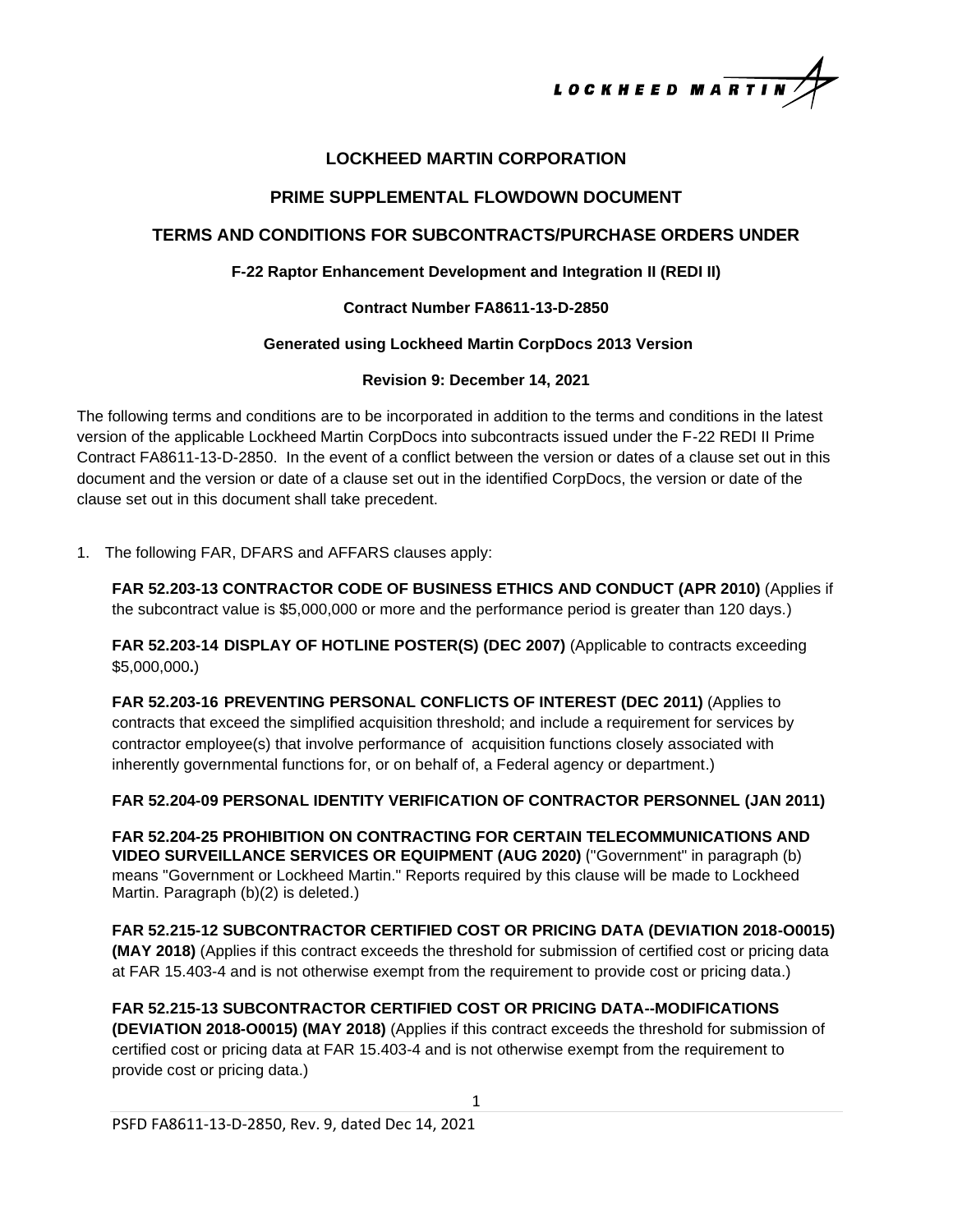

**FAR 52.215-23 LIMITATIONS ON PASS-THROUGH CHARGES (OCT 2009)** (Applies to Cost-Plus-Fixed-Fee CLIN(s), Cost-Plus-Incentive-Fee (Performance) CLIN(s).)

**FAR 52.219-09 SMALL BUSINESS SUBCONTRACTING PLAN (JAN 2011)- ALTERNATE Ill (JAN 2011)** (Applies if this contract exceeds \$700,000. Does not apply if Seller is a small business concern. "Contracting Officer" means "Lockheed Martin" in paragraph (c). Seller's subcontracting plan is incorporated herein by reference. Does not apply for Commercial Items as defined in FAR 2.101).

**FAR 52.222-37 EMPLOYMENT REPORTS ON VETERANS (SEP 2010)** (Applies if this contract is for \$100,000 or more.)

**FAR 52.222-40 NOTIFICATION OF EMPLOYEE RIGHTS UNDER THE NATIONAL LABOR RELATIONS ACT (DEC 2010)** (Applies if the subcontract value exceeds the simplified acquisition threshold.)

**FAR 52.227-21 TECHNICAL DATA DECLARATION, REVISION, AND WITHHOLDING OF PAYMENT-MAJOR SYSTEMS (DEC 2007)** ("Contracting Officer" means "Lockheed Martin." "Government" means "Lockheed Martin" in paragraph (b)(2) and "Lockheed Martin or Government" in paragraph (d). Does not apply for Commercial Items as defined in FAR 2.101.)

**FAR 52.230-2 COST ACCOUNTING STANDARDS (DEVIATION 2018-O0015) (MAY 2018)** (Applies when the contract states that it is subject to full CAS coverage. "United States" means "United States or Lockheed Martin." Paragraph (b) is deleted. The following is added as a new paragraph (e): "Seller shall communicate and otherwise deal directly with the cognizant Contracting Officer to the extent practicable and permissible as to all matters relating to Cost Accounting Standards. Seller shall provide Lockheed Martin with copies of all communications concerning CAS between and the Contracting Officer if such are relevant to this contract; provided however, Seller shall not be required to disclose to Lockheed Martin such communications containing information which is privileged and confidential to Seller.")

# **FAR 52.230-3 DISCLOSURE AND CONSISTENCY OF COST ACCOUNTING PRACTICES**

**(DEVIATION 2018-O0015) (MAY 2018)** (Applies when the contract states that it is subject to modified CAS coverage. "United States" means "United States or Lockheed Martin." Paragraph (b) is deleted. The following is added as a new paragraph (e): "Seller shall communicate and otherwise deal directly with the cognizant Contracting Officer to the extent practicable and permissible as to all matters relating to Cost Accounting Standards. Seller shall provide Lockheed Martin with copies of all communications concerning CAS between Seller and the Contracting Officer if such communications are relevant to this contract; provided however, Seller shall not be required to disclose to Lockheed Martin such communications containing information which is privileged and confidential to Seller.").

**FAR 52.245-09 USE AND CHARGES (APR 2012)** (Communications with the Government under this clause will be made through Lockheed Martin.)

**DFARS 252.204-7010 REQUIREMENT FOR CONTRACTOR TO NOTIFY DOD IF THE CONTRACTOR'S ACTIVITIES ARE SUBJECT TO REPORTING UNDER THE U.S.-INTERNATIONAL ATOMIC ENERGY AGENCY ADDITIONAL PROTOCOL (APR 2010)** (Applicable if Seller will be in possession of Fissionable materials or materials directly relatable to nuclear power production. The blank in the clause is completed with the following: